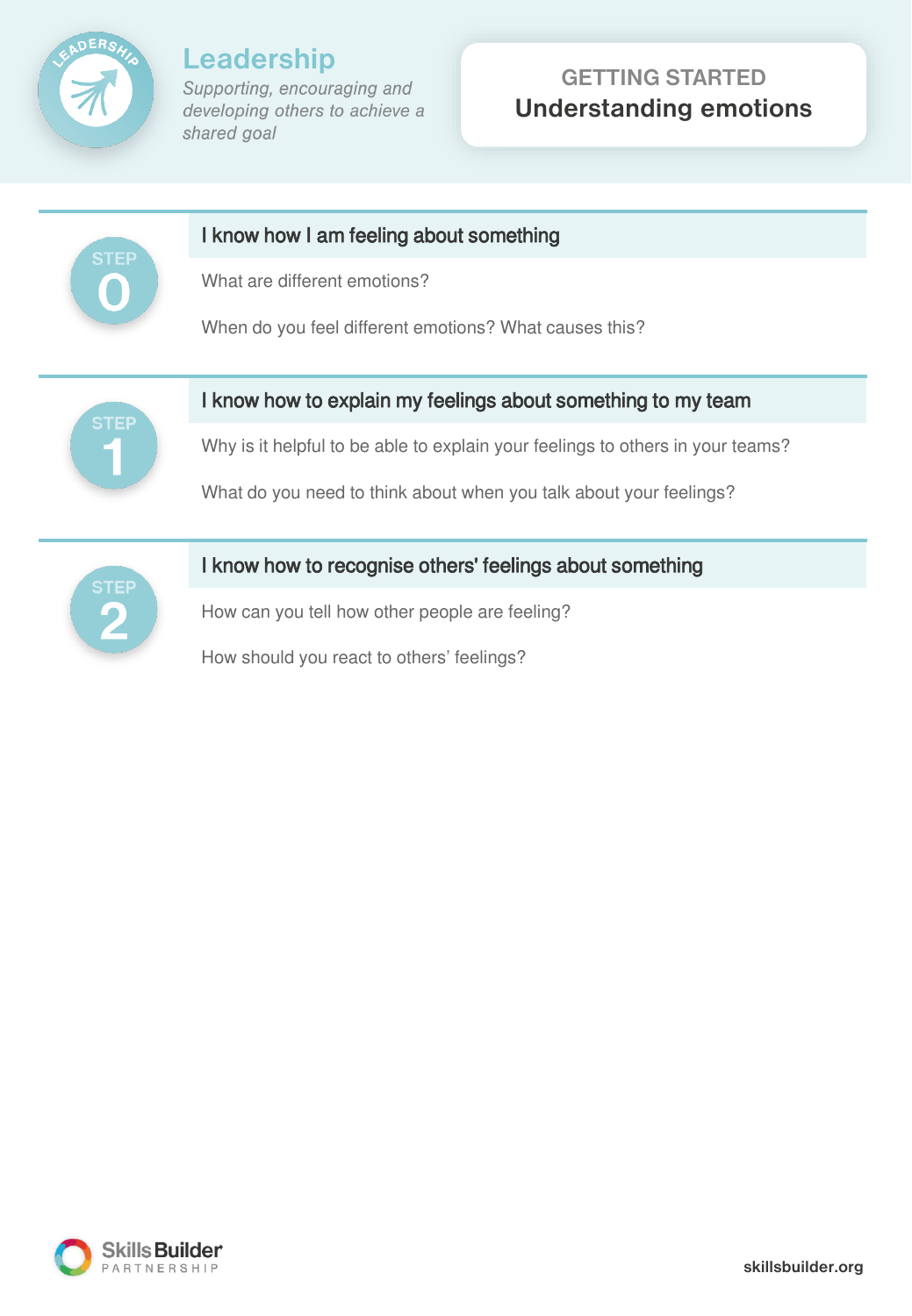

### **INTERMEDIATE Managing tasks**



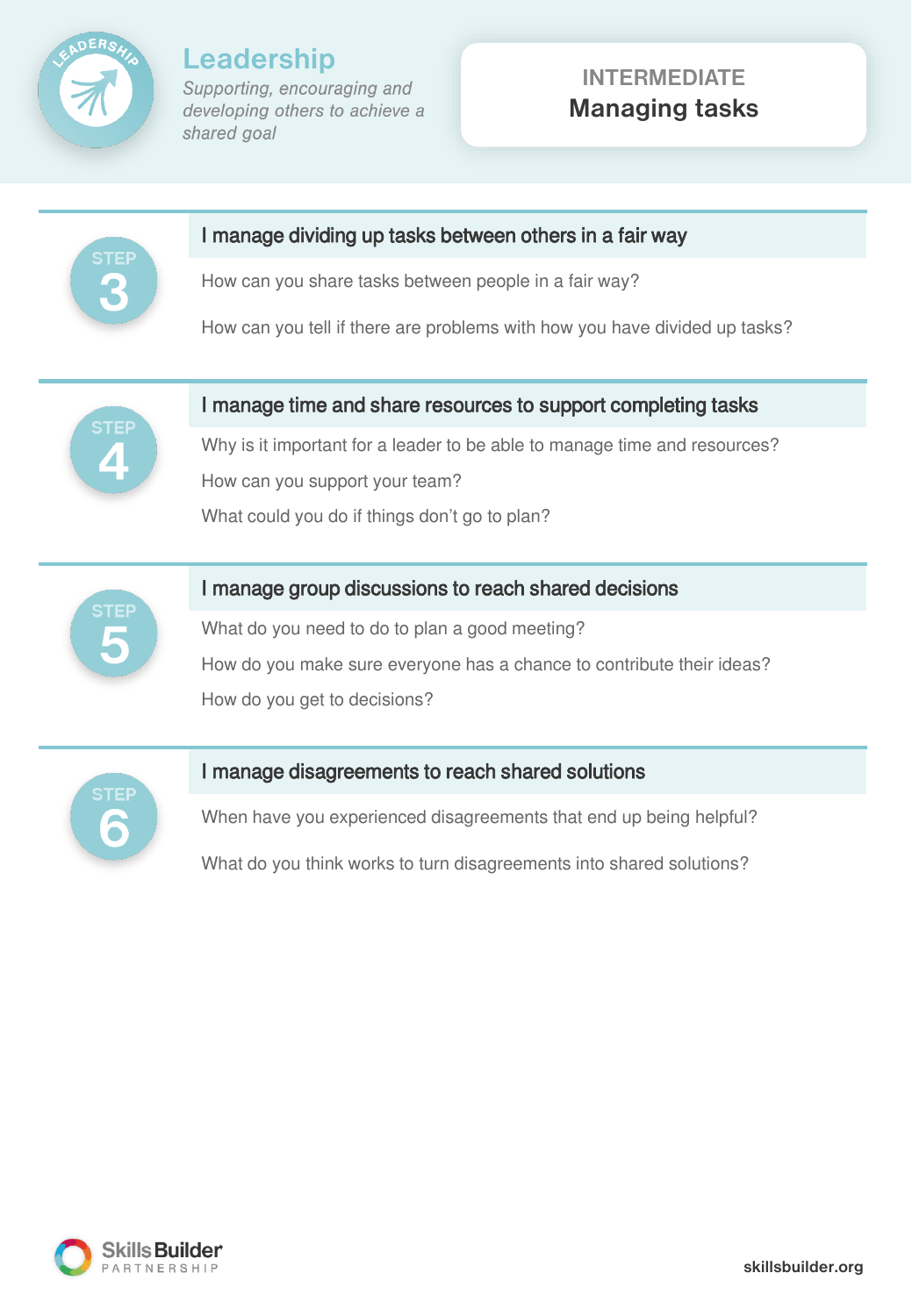